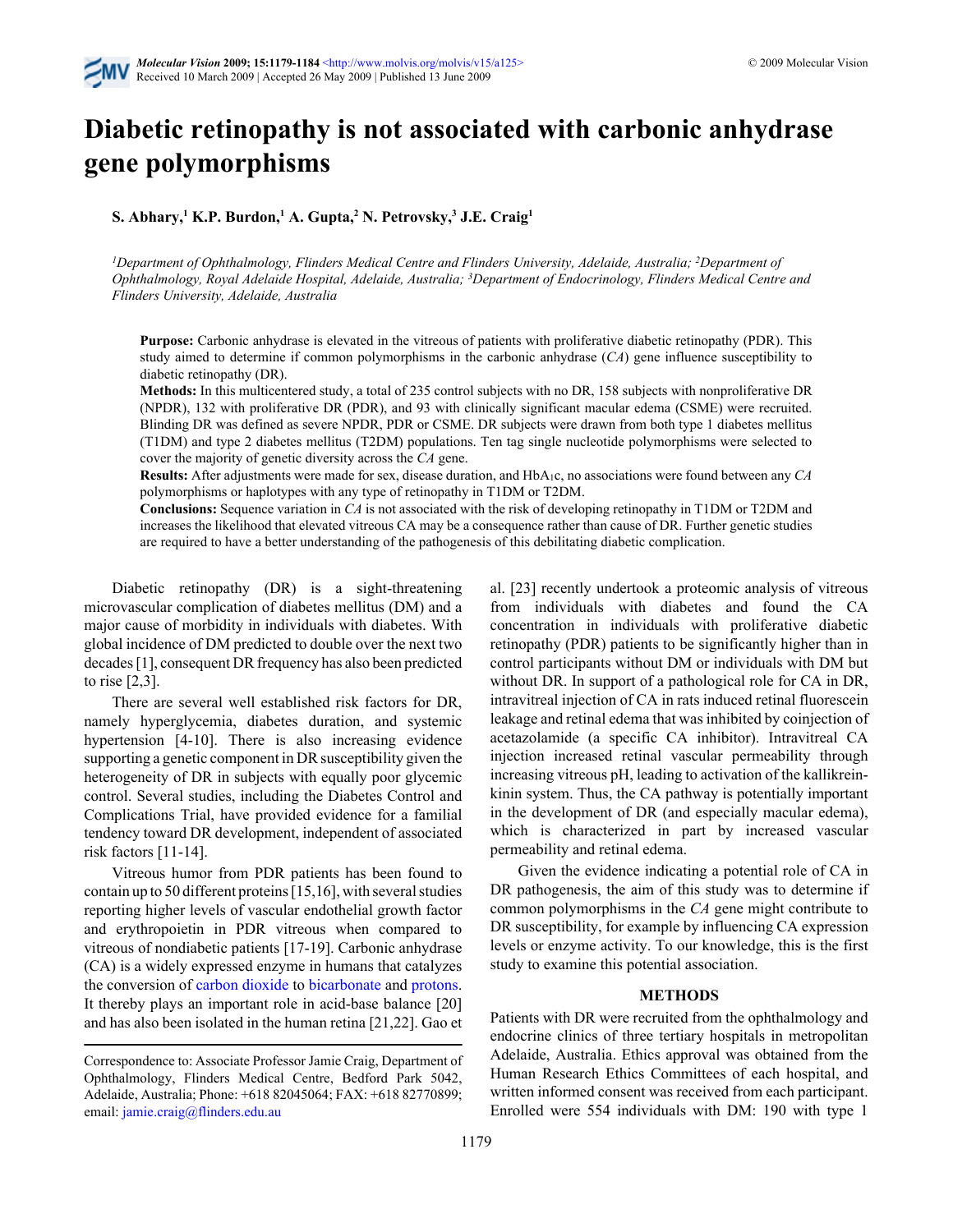|                                 | There it coultinum of crimein changement in a thinking of the changement of the comment of property in the change |                                |         |                    |                                 |         |
|---------------------------------|-------------------------------------------------------------------------------------------------------------------|--------------------------------|---------|--------------------|---------------------------------|---------|
|                                 |                                                                                                                   | <b>T1DM</b>                    |         |                    | T <sub>2</sub> DM               |         |
| <b>Clinical characteristics</b> | No DR<br>$(n=94)$                                                                                                 | <b>Blinding DR</b><br>$(n=76)$ | p value | No DR<br>$(n=187)$ | <b>Blinding DR</b><br>$(n=139)$ | p value |
| Sex (female)                    | 48(51)                                                                                                            | 29(45)                         | 0.478   | 100(53)            | 45(35)                          | 0.001   |
| Age (years)                     | $38.4 \pm 14.9$                                                                                                   | $49.8 \pm 15.5$                | < 0.001 | $64.3 \pm 14.5$    | $64.0 \pm 10.7$                 | 0.853   |
| Disease duration (years)        | $15.4 \pm 9.1$                                                                                                    | $30.9 \pm 13.4$                | < 0.001 | $12.9 \pm 8.7$     | $17.5 \pm 8.6$                  | < 0.001 |
| $HbA_1c$ $(\%)$                 | $7.6 \pm 2.5$                                                                                                     | $8.8 \pm 2.3$                  | 0.004   | $6.6 \pm 2.9$      | $7.5 \pm 3.4$                   | 0.014   |
| $BMI$ (kg/m2)                   | $25.9 \pm 7.1$                                                                                                    | $25.9 \pm 9.8$                 | 0.958   | $32.2 \pm 9.1$     | $29.6 \pm 11.5$                 | 0.026   |
| Hypercholesterolemia (%)        | 33 (35)                                                                                                           | 32(50)                         | 0.062   | 120(64)            | 81 (63)                         | 0.802   |
| Nephropathy $(\% )$             | 40(15)                                                                                                            | 29(45)                         | < 0.001 | 43(23)             | 46 (36)                         | 0.014   |
| Smoker $(\%)$                   | 44 (47)                                                                                                           | 35(55)                         | 0.331   | 99 (53)            | 69 (53)                         | 0.924   |
| Hypertension $(\% )$            | 37(39)                                                                                                            | 46 (72)                        | < 0.001 | 153(82)            | 107(83)                         | 0.796   |

**TABLE 1. COMPARISON OF CLINICAL CHARACTERISTICS OF PARTICIPANTS BY TYPE OF DIABETES AND DR STATUS.**

Results are presented as number of subjects (%) or mean±standard deviation. P-values for comparison between cases and controls are given.

(T1DM) and 364 with type 2 diabetes mellitus (T2DM) of Caucasian European descent. All participants were over 18 years of age and were required to have either T1DM or T2DM of at least 5 years duration, necessitating oral hypoglycemic or insulin treatment.

Retinopathy status was graded according to the Early Treatment Diabetic Retinopathy Study criteria [24], and retinopathy status for the worst eye was used in the analyses. Blinding DR was classified as severe nonproliferative DR (NPDR), PDR or clinically significant macular edema (CSME). A detailed questionnaire was conducted, obtaining information regarding ethnicity, diabetes related risk factors and systemic and ocular complications. Blood pressure and body mass index (BMI) were measured. Renal function tests (serum creatinine, urine albumin, and albumin:creatinine ratio), blood cholesterol, and HbA1c levels were obtained. Three recent HbA<sub>1</sub>c levels were averaged for each participant. For those cases diagnosed with blinding DR, HbA<sub>1</sub>c levels at the time of the ocular complication were used, and for no retinopathy controls with DM, HbA1c levels immediately before recruitment were averaged. Patients were classified as hypertensive if they were on treatment for hypertension or if they had a blood pressure reading greater than or equal to 140/90 mmHg at the time of recruitment. Hypercholesterolemia was defined as a total cholesterol equal to or greater than 5.5 mmol/l, or current use of lipid lowering medication. Nephropathy was defined as the presence of microalbuminuria (30–300 mg/day) or macroalbuminuria (>300 mg/day). DNA was extracted from peripheral blood samples using the QiaAmp Blood Maxi Kit (Qiagen, Valencia, CA).

Using the tagger program implemented in Haploview 4.0 [25] tag single nucleotide polymorphisms (SNPs) across the CA gene, including the promoter region were selected. SNPs were selected on the basis of linkage disequilibrium patterns observed in the Caucasian (CEU) samples that were genotyped as a part of the International HapMap Project [26]. Only SNPs with minor allele frequency greater than 5% in HapMap were considered. Ten tag SNPs which captured all alleles with an  $r^2$  of at least 0.8 (mean  $r^2=0.963$ ), were genotyped in all individuals using iPLEX Gold chemistry on an autoflex Mass Spectrometer (Sequenom, San Diego, CA).

SNP genotyping was checked for compliance with the Hardy–Weinberg equilibrium using a  $\chi^2$  test. Genotypic associations were assessed in SNPstats [27]. Dominant and recessive models were considered with respect to the minor allele. Haplotypic associations were undertaken in HaploStats (version 1.2.1) [28]. The study was designed to have at least 80% power to detect SNP associations with odds ratios of approximately 1.5, assuming a disease prevalence of 60% among individuals with diabetes, a marker allele frequency of 0.15, and moderate LD between the marker and disease locus.

### **RESULTS**

Of the 554 participants recruited for this study, 281 participants had no DR and 273 had DR. Of the participants with DR, the grading for the worse affected eye was used in the analyses, with a hierarchy PDR considered worse than NPDR. CSME was also considered separately as an independent analysis. There were 215 participants classified as having blinding DR: 23 participants with severe NPDR, 132 with PDR, and 93 with CSME. Some individuals fell into more than one group of DR as CSME can jointly occur with any of the other DR gradings. If either eye had CSME irrespective of other DR gradings, the patient was classified as having CSME.

Subjects with T1DM and no DR had a significantly lower age, shorter disease duration, lower HbA1c, lower rates of nephropathy and hypertension compared to the T1DM cases with blinding DR. Patients with T2DM and no DR were significantly more likely to be female and have shorter disease duration, lower HbA1c levels, lower BMI readings and lower rates of nephropathy when compared to participants with T2DM and blinding DR (Table 1).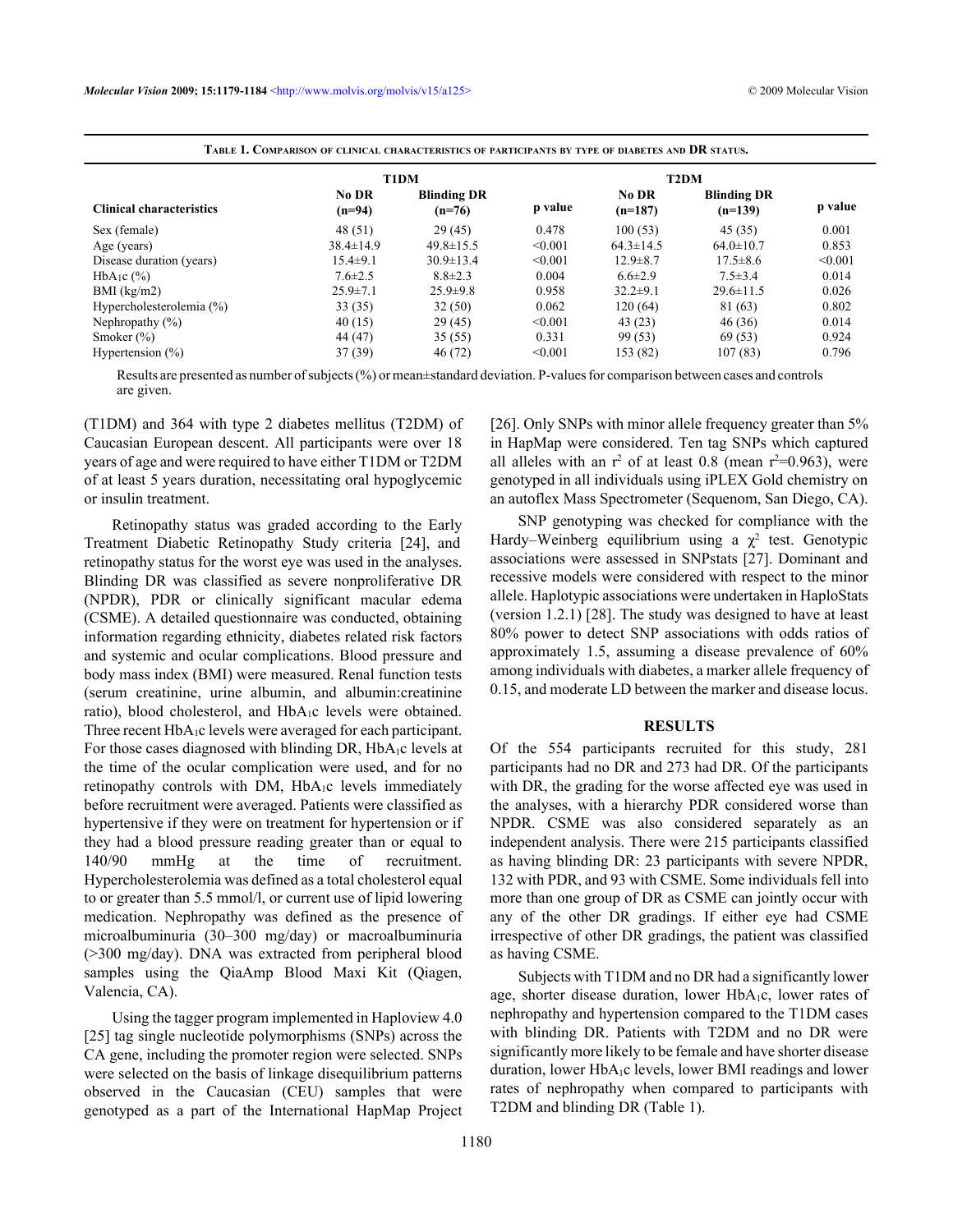|                | <b>SNP</b> | Genotype  | T1DM No<br>DR $n$ (%) | <b>T1DM Blinding</b><br>DR $n$ (%) | <b>T2DM No</b><br>DR $n$ (%) | <b>T2DM Blinding</b><br>DR $n$ (%) |
|----------------|------------|-----------|-----------------------|------------------------------------|------------------------------|------------------------------------|
| $\mathbf{1}$   | rs2403104  | <b>TT</b> | 48 (53)               | 36(57)                             | 78 (43)                      | 60(47)                             |
|                |            | TG        | 34(37)                | 21(33)                             | 88 (48)                      | 54 (42)                            |
|                |            | GG        | 9(10)                 | 6(10)                              | 16(9)                        | 15(12)                             |
| $\overline{2}$ | rs17741410 | AA        | 60(65)                | 42(67)                             | 131(72)                      | 91 (70)                            |
|                |            | AG        | 32(34)                | 18(29)                             | 46(25)                       | 35(27)                             |
|                |            | GG        | 1(1)                  | 3(5)                               | 5(3)                         | 4(3)                               |
| $\overline{3}$ | rs1496533  | <b>TT</b> | 22(24)                | 12(19)                             | 44 (24)                      | 34(26)                             |
|                |            | TC        | 47(51)                | 32(52)                             | 93 (51)                      | 62(48)                             |
|                |            | CC        | 24(26)                | 18(29)                             | 44 (24)                      | 34(26)                             |
| $\overline{4}$ | rs17814594 | <b>TT</b> | 58 (65)               | 45(73)                             | 131(72)                      | 89 (70)                            |
|                |            | TC        | 30(34)                | 15(24)                             | 46(25)                       | 36(28)                             |
|                |            | CC        | 1(1)                  | 2(3)                               | 4(2)                         | 3(2)                               |
| 5              | rs12544332 | AA        | 29(31)                | 23(37)                             | 60(33)                       | 43(33)                             |
|                |            | AC        | 45(48)                | 30(48)                             | 89 (49)                      | 60(47)                             |
|                |            | CC        | 19(20)                | 9(15)                              | 33(18)                       | 26(20)                             |
| 6              | rs1496529  | AA        | 56 $(60)$             | 41 $(65)$                          | 98 (53)                      | 69 (53)                            |
|                |            | AG        | 30(32)                | 18(29)                             | 77(42)                       | 52 $(40)$                          |
|                |            | GG        | 8(9)                  | 4(6)                               | 9(5)                         | 9(7)                               |
| $\overline{7}$ | rs725605   | <b>TT</b> | 24(26)                | 20(31)                             | 49(27)                       | 41(32)                             |
|                |            | TC        | 47 (50)               | 31(48)                             | 93 (51)                      | 62(48)                             |
|                |            | CC        | 23(24)                | 13(20)                             | 40(22)                       | 27(21)                             |
| $\,8\,$        | rs2645050  | AA        | 60(65)                | 44 (71)                            | 131(72)                      | 90(70)                             |
|                |            | AG        | 32(34)                | 16(26)                             | 45(25)                       | 36(28)                             |
|                |            | GG        | 1(1)                  | 2(3)                               | 5(3)                         | 3(2)                               |
| 9              | rs2645049  | CC        | 54 (58)               | 37(59)                             | 93 (51)                      | 70 (54)                            |
|                |            | <b>CT</b> | 27(29)                | 19(30)                             | 80(44)                       | 51 (40)                            |
|                |            | <b>TT</b> | 12(13)                | 7(11)                              | 9(5)                         | 8 (6)                              |
| $10\,$         | rs13278559 | CC        | 78 (84)               | 54 (86)                            | 147(81)                      | 105(81)                            |
|                |            | CT        | 15(16)                | 8(13)                              | 33(18)                       | 24(18)                             |
|                |            | <b>TT</b> | 0(0)                  | 1(2)                               | 2(1)                         | 1(1)                               |

Results are presented as n (%).

*SNP analysis:* All SNPs were in Hardy–Weinberg Equilibrium in all groups. Genotype counts of individuals with DM and no DR were compared to patients with each type of DR. Genotype frequencies for blinding DR are given in Table 2 and were similar between type 1 and 2 diabetes. No association was found between any *CA* SNP and blinding DR (Table 3), nor the other DR subsets (severe NPDR, PDR, or CSME, data not shown) in combined DM and for T1DM or T2DM analyzed independently. The results remained nonsignificant in the multivariate analyses after adjusting for disease type, sex, duration of disease or HbA<sub>1</sub>c. A separate haplotype analysis was undertaken for CA polymorphisms and blinding DR (Table 4), NPDR, PDR, or CSME. Statistically insignificant associations were found in the combined DM and for separate T1DM and T2DM analyses.

### **DISCUSSION**

The pathogenesis of DR is complex, with few independent risk factors identified other than duration and extent of hyperglycemia and systemic hypertension. Increased carbonic anhydrase levels have been described in the vitreous of patients with PDR [23]. Functional evidence from rat models supports a potential role for CA in the pathogenesis of DR [23]. It is postulated that CA is released from lysed blood cells as a result of retinal and vitreous hemorrhage. Increase of vitreous pH as a result of CA activity is believed to increase vascular permeability through activation of the kallikreinkinin system [23]. This increase in vascular permeability is likely to result in edema and subsequent damage to the retina, contributing to DR (and especially macular edema) and vision loss. A pilot study of macular edema treatment with acetazolamide showed significant improvement in fluorescein-angiographic findings and perimetric data, further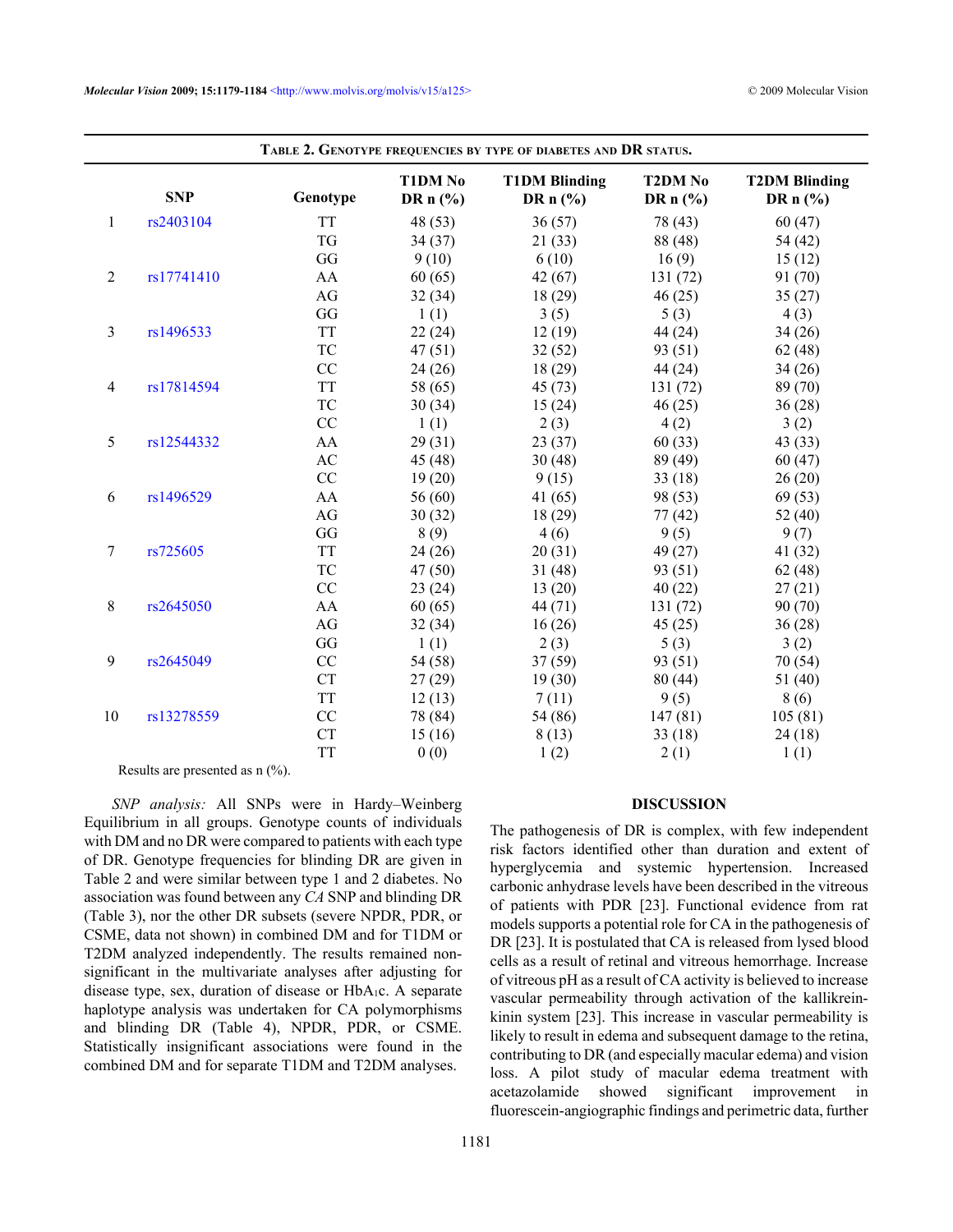|            |          |                    | <i></i>  |           |                   |                  |  |
|------------|----------|--------------------|----------|-----------|-------------------|------------------|--|
|            |          | <b>Combined DM</b> | T1DM     |           | T <sub>2</sub> DM |                  |  |
| <b>SNP</b> | Dominant | <b>Recessive</b>   | Dominant | Recessive | Dominant          | <b>Recessive</b> |  |
| rs2403104  | 0.46     | 0.31               | 0.73     | 0.92      | 0.54              | 0.36             |  |
| rs17741410 | 0.74     | 0.79               | 0.99     | 0.54      | 0.70              | 0.89             |  |
| rs1496533  | 0.77     | 0.75               | 0.68     | 0.93      | 0.85              | 0.85             |  |
| rs17814594 | 0.83     | 0.91               | 0.74     | 0.80      | 0.65              | 0.99             |  |
| rs12544332 | 0.87     | 0.73               | 0.48     | 0.44      | 0.82              | 0.94             |  |
| rs1496529  | 0.82     | 0.99               | 0.36     | 0.60      | 0.74              | 0.80             |  |
| rs725605   | 0.23     | 0.68               | 0.51     | 0.33      | 0.26              | 0.98             |  |
| rs2645050  | 0.93     | 0.98               | 0.95     | 0.76      | 0.92              | 0.85             |  |
| rs2645049  | 0.83     | 0.78               | 0.87     | 0.45      | 0.93              | 0.84             |  |
| rs13278559 | 0.84     | 0.45               | 0.51     | 0.23      | 0.55              | 0.89             |  |

**TABLE 3. P-VALUES FOR ASSOCIATION OF CA TAG SNPS WITH BLINDING DR BY TYPE OF DIABETES UNDER DOMINANT AND RECESSIVE GENETIC MODELS.**

Results have been adjusted for sex, diabetes type, duration of disease, and HbA<sub>1c</sub>.

**TABLE 4. FREQUENCY OF COMMON HAPLOTYPES AND ASSOCIATION WITH BLINDING DR UNDER ADDITIVE AND DOMINANT GENETIC MODELS.**

| T1DM              |   |   |   |   |   |   |           |    | Haplotype | No DR     | <b>Blinding DR</b> | <b>Additive</b> | Dominant |
|-------------------|---|---|---|---|---|---|-----------|----|-----------|-----------|--------------------|-----------------|----------|
| Haplotype         |   |   | Δ | 5 | 6 | 8 | 9         | 10 | frequency | frequency | frequency          | p value         | p value  |
|                   |   | G |   |   | А | G | C         | C  | 0.165     | 0.175     | 0.151              | 0.404           | 0.333    |
| ↑<br>∠            | G | А |   |   | G |   |           | C  | 0.205     | 0.218     | 0.184              | 0.429           | 0.616    |
| 3                 |   | А |   | А | А | А |           | C  | 0.428     | 0.410     | 0.459              | 0.203           | 0.228    |
| T <sub>2</sub> DM |   |   |   |   |   |   |           |    | Haplotype | No DR     | <b>Blinding DR</b> | <b>Additive</b> | Dominant |
|                   |   |   |   |   |   |   |           |    |           |           |                    |                 |          |
| Haplotype         |   |   |   |   | 6 | 8 | 9         | 10 | frequency | frequency | frequency          | p value         | p value  |
|                   | G | А |   | А |   | А | $\subset$ | т  | 0.041     | 0.045     | 0.034              | 0.822           | 0.818    |
| $\mathcal{L}$     |   | А |   | А | A | А |           | T  | 0.050     | 0.046     | 0.051              | 0.504           | 0.502    |
| 3                 |   | G |   |   | А | G | $\Gamma$  | C  | 0.151     | 0.143     | 0.162              | 0.556           | 0.466    |
| 4                 | G | А |   |   | G |   |           | C  | 0.224     | 0.220     | 0.229              | 0.516           | 0.540    |

SNPs are numbered as in Table 2 and the p-value for all haplotypes with a frequency >2% are given. Results have been adjusted for sex, diabetes type, duration of disease and HbA  $_{1C}$ .

supporting the role of carbonic anhydrase in DR development [29]. In these functional studies, proteins have been assayed at a late time point in the disease process, as vitreous was removed from patients during vitrectomy as a treatment for advanced disease. In addition, the role of CA in these studies has been associated with sight threatening DR. It is therefore possible that CA is involved only in end stage damage to the retina, such as that of PDR and CSME and not in NPDR. Thus it is difficult to know if the CA in vitreousincreases as a cause or consequence of DR.

To our knowledge, this is the first report investigating *CA* sequence variation as a risk factor for DR. Our results suggest that common sequence variation in *CA* is not a major risk factor for the development of DR in either T1DM or T2DM. It is acknowledged that participants with DR had the presence of increased risk factors (including older age, longer diabetes duration, higher HbA1c levels, and higher rates of nephropathy) when compared to those without DR. However an attempt to control for their effects on DR development was made in the multivariate analyses. While this study was powered to detect a modest effect size odds ratio (OR=1.5), the study design does not allow us to exclude a rare *CA* polymorphism, or a series of separate uncommon pathogenic mutations as a contributor to DR development in a small subset of DR subjects. It is also possible that other factors, perhaps different genetic loci, may play a role in the regulation of *CA*. It remains to be determined by clinical studies whether *CA* represents a valid target for the treatment or prevention of DR.

Further research is required to obtain a better understanding of DR pathogenesis and to decrease this global burden of disease.

### **ACKNOWLEDGMENTS**

This research was supported by a grant from the Ophthalmic Research Institute of Australia. K.P.B. is a Peter Doherty Fellow of the National Health and Medical Research Council of Australia (NHMRC) and J.E.C. is an NHMRC Practitioner Fellow. We thank our participating patients and their ophthalmologists, research nurses, and laboratory assistants. The Ophthalmic Research Institute of Australia and the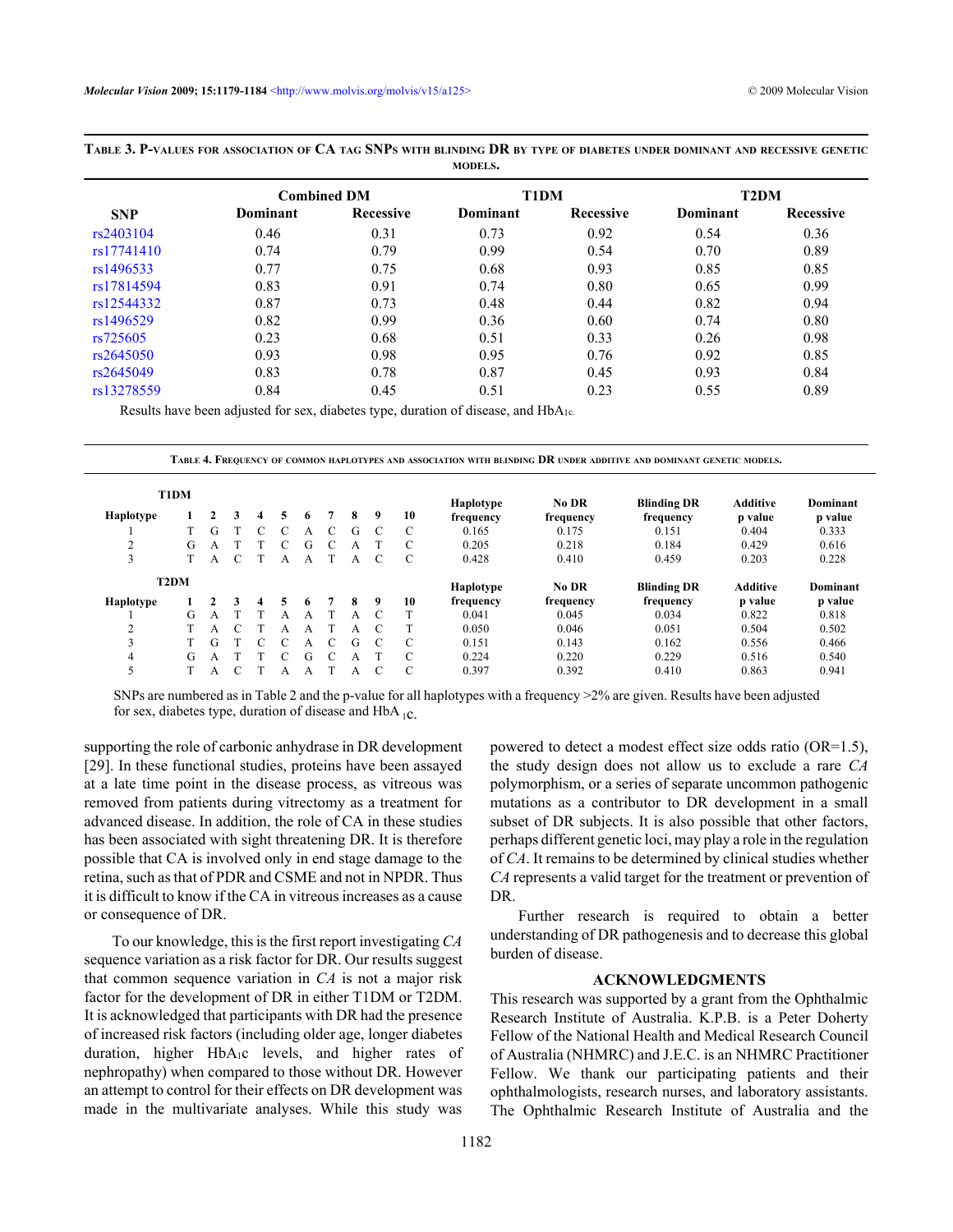*Molecular Vision* **2009; 15:1179-1184** [<http://www.molvis.org/molvis/v15/a125>](http://www.molvis.org/molvis/v15/a125) © 2009 Molecular Vision

Flinders Medical Research Foundation provided financial assistance.

## **REFERENCES**

- 1. Wild S, Roglic G, Green A, Sicree R, King H. Global prevalence of diabetes: estimates for the year 2000 and projections for 2030. Diabetes Care 2004; 27:1047-53[. \[PMID: 15111519\]](http://www.ncbi.nlm.nih.gov/entrez/query.fcgi?cmd=Retrieve&db=PubMed&dopt=abstract&list_uids=15111519)
- 2. Kempen JH, O'Colmain BJ, Leske MC, Haffner SM, Klein R, Moss SE, Taylor HR, Hamman RF, Eye Diseases Prevalence Research Group. The prevalence of diabetic retinopathy among adults in the United States. Arch Ophthalmol 2004; 122:552-63. [\[PMID: 15078674\]](http://www.ncbi.nlm.nih.gov/entrez/query.fcgi?cmd=Retrieve&db=PubMed&dopt=abstract&list_uids=15078674)
- 3. Saaddine JB, Honeycutt AA, Narayan KM, Zhang X, Klein R, Boyle JP. Projection of diabetic retinopathy and other major eye diseases among people with diabetes mellitus: United States, 2005–2050. Arch Ophthalmol 2008; 126:1740-7. [\[PMID: 19064858\]](http://www.ncbi.nlm.nih.gov/entrez/query.fcgi?cmd=Retrieve&db=PubMed&dopt=abstract&list_uids=19064858)
- 4. Stratton IM, Adler AI, Neil HA, Matthews DR, Manley SE, Cull CA, Hadden D, Turner RC, Holman RR. Association of glycaemia with macrovascular and microvascular complications of type 2 diabetes (UKPDS 35): prospective observational study. BMJ 2000; 321:405-12[. \[PMID:](http://www.ncbi.nlm.nih.gov/entrez/query.fcgi?cmd=Retrieve&db=PubMed&dopt=abstract&list_uids=10938048) [10938048\]](http://www.ncbi.nlm.nih.gov/entrez/query.fcgi?cmd=Retrieve&db=PubMed&dopt=abstract&list_uids=10938048)
- 5. The relationship of glycemic exposure (HbA1c) to the risk of development and progression of retinopathy in the diabetes control and complications trial. Diabetes 1995; 44:968-83. [\[PMID: 7622004\]](http://www.ncbi.nlm.nih.gov/entrez/query.fcgi?cmd=Retrieve&db=PubMed&dopt=abstract&list_uids=7622004)
- 6. Klein R, Klein BE, Moss SE, Davis MD, DeMets DL. The Wisconsin epidemiologic study of diabetic retinopathy. III. Prevalence and risk of diabetic retinopathy when age at diagnosis is 30 or more years. Arch Ophthalmol 1984; 102:527-32. [\[PMID: 6367725\]](http://www.ncbi.nlm.nih.gov/entrez/query.fcgi?cmd=Retrieve&db=PubMed&dopt=abstract&list_uids=6367725)
- 7. Klein R, Klein BE, Moss SE, Davis MD, DeMets DL. The Wisconsin epidemiologic study of diabetic retinopathy. II. Prevalence and risk of diabetic retinopathy when age at diagnosis is less than 30 years. Arch Ophthalmol 1984; 102:520-6[. \[PMID: 6367724\]](http://www.ncbi.nlm.nih.gov/entrez/query.fcgi?cmd=Retrieve&db=PubMed&dopt=abstract&list_uids=6367724)
- 8. Mitchell P. Development and progression of diabetic eye disease in Newcastle (1977–1984): rates and risk factors. Aust N Z J Ophthalmol 1985; 13:39-44[. \[PMID: 4015877\]](http://www.ncbi.nlm.nih.gov/entrez/query.fcgi?cmd=Retrieve&db=PubMed&dopt=abstract&list_uids=4015877)
- 9. Jerneld B, Algvere P. Relationship of duration and onset of diabetes to prevalence of diabetic retinopathy. Am J Ophthalmol 1986; 102:431-7[. \[PMID: 3766657\]](http://www.ncbi.nlm.nih.gov/entrez/query.fcgi?cmd=Retrieve&db=PubMed&dopt=abstract&list_uids=3766657)
- 10. Tight blood pressure control and risk of macrovascular and microvascular complications in type 2 diabetes: UKPDS 38. UK Prospective Diabetes Study Group. BMJ 1998; 317:703-13. [\[PMID: 9732337\]](http://www.ncbi.nlm.nih.gov/entrez/query.fcgi?cmd=Retrieve&db=PubMed&dopt=abstract&list_uids=9732337)
- 11. Hallman DM, Huber JC Jr, Gonzalez VH, Klein BE, Klein R, Hanis CL. Familial aggregation of severity of diabetic retinopathy in Mexican Americans from Starr County, Texas. Diabetes Care 2005; 28:1163-8[. \[PMID: 15855583\]](http://www.ncbi.nlm.nih.gov/entrez/query.fcgi?cmd=Retrieve&db=PubMed&dopt=abstract&list_uids=15855583)
- 12. Clustering of long-term complications in families with diabetes in the diabetes control and complications trial. The Diabetes Control and Complications Trial Research Group. Diabetes 1997; 46:1829-39. [\[PMID: 9356033\]](http://www.ncbi.nlm.nih.gov/entrez/query.fcgi?cmd=Retrieve&db=PubMed&dopt=abstract&list_uids=9356033)
- 13. Monti MC, Lonsdale JT, Montomoli C, Montross R, Schlag E, Greenberg DA. Familial risk factors for microvascular complications and differential male-female risk in a large cohort of American families with type 1 diabetes. J Clin Endocrinol Metab 2007; 92:4650-5. [\[PMID: 17878250\]](http://www.ncbi.nlm.nih.gov/entrez/query.fcgi?cmd=Retrieve&db=PubMed&dopt=abstract&list_uids=17878250)
- 14. Hietala K, Forsblom C, Summanen P, Groop PH. Heritability of proliferative diabetic retinopathy. Diabetes 2008; 57:2176-80. [\[PMID: 18443200\]](http://www.ncbi.nlm.nih.gov/entrez/query.fcgi?cmd=Retrieve&db=PubMed&dopt=abstract&list_uids=18443200)
- 15. Nakanishi T, Koyama R, Ikeda T, Shimizu A. Catalogue of soluble proteins in the human vitreous humor: comparison between diabetic retinopathy and macular hole. J Chromatogr B Analyt Technol Biomed Life Sci 2002; 776:89-100. [\[PMID: 12127329\]](http://www.ncbi.nlm.nih.gov/entrez/query.fcgi?cmd=Retrieve&db=PubMed&dopt=abstract&list_uids=12127329)
- 16. Yamane K, Minamoto A, Yamashita H, Takamura H, Miyamoto-Myoken Y, Yoshizato K, Nabetani T, Tsugita A, Mishima HK. Proteome analysis of human vitreous proteins. Mol Cell Proteomics 2003; 2:1177-87[. \[PMID: 12975481\]](http://www.ncbi.nlm.nih.gov/entrez/query.fcgi?cmd=Retrieve&db=PubMed&dopt=abstract&list_uids=12975481)
- 17. Inomata Y, Hirata A, Takahashi E, Kawaji T, Fukushima M, Tanihara H. Elevated erythropoietin in vitreous with ischemic retinal diseases. Neuroreport 2004; 15:877-9. [\[PMID:](http://www.ncbi.nlm.nih.gov/entrez/query.fcgi?cmd=Retrieve&db=PubMed&dopt=abstract&list_uids=15073535) [15073535\]](http://www.ncbi.nlm.nih.gov/entrez/query.fcgi?cmd=Retrieve&db=PubMed&dopt=abstract&list_uids=15073535)
- 18. Watanabe D, Suzuma K, Matsui S, Kurimoto M, Kiryu J, Kita M, Suzuma I, Ohashi H, Ojima T, Murakami T, Kobayashi T, Masuda S, Nagao M, Yoshimura N, Takagi H. Erythropoietin as a retinal angiogenic factor in proliferative diabetic retinopathy. N Engl J Med 2005; 353:782-92. [\[PMID: 16120858\]](http://www.ncbi.nlm.nih.gov/entrez/query.fcgi?cmd=Retrieve&db=PubMed&dopt=abstract&list_uids=16120858)
- 19. Katsura Y, Okano T, Matsuno K, Osako M, Kure M, Watanabe T, Iwaki Y, Noritake M, Kosano H, Nishigori H, Matsuoka T. Erythropoietin is highly elevated in vitreous fluid of patients with proliferative diabetic retinopathy. Diabetes Care 2005; 28:2252-4[. \[PMID: 16123502\]](http://www.ncbi.nlm.nih.gov/entrez/query.fcgi?cmd=Retrieve&db=PubMed&dopt=abstract&list_uids=16123502)
- 20. Henry RP. Multiple roles of carbonic anhydrase in cellular transport and metabolism. Annu Rev Physiol 1996; 58:523-38[. \[PMID: 8815807\]](http://www.ncbi.nlm.nih.gov/entrez/query.fcgi?cmd=Retrieve&db=PubMed&dopt=abstract&list_uids=8815807)
- 21. Wistrand PJ, Schenholm M, Lonnerholm G. Carbonic anhydrase isoenzymes CA I and CA II in the human eye. Invest Ophthalmol Vis Sci 1986; 27:419-28[. \[PMID:](http://www.ncbi.nlm.nih.gov/entrez/query.fcgi?cmd=Retrieve&db=PubMed&dopt=abstract&list_uids=3081459) [3081459\]](http://www.ncbi.nlm.nih.gov/entrez/query.fcgi?cmd=Retrieve&db=PubMed&dopt=abstract&list_uids=3081459)
- 22. Wolfensberger TJ, Mahieu I, Jarvis-Evans J, Boulton M, Carter ND, Nógrádi A, Hollande E, Bird AC. Membrane-bound carbonic anhydrase in human retinal pigment epithelium. Invest Ophthalmol Vis Sci 1994; 35:3401-7[. \[PMID:](http://www.ncbi.nlm.nih.gov/entrez/query.fcgi?cmd=Retrieve&db=PubMed&dopt=abstract&list_uids=8056514) [8056514\]](http://www.ncbi.nlm.nih.gov/entrez/query.fcgi?cmd=Retrieve&db=PubMed&dopt=abstract&list_uids=8056514)
- 23. Gao BB, Clermont A, Rook S, Fonda SJ, Srinivasan VJ, Wojtkowski M, Fujimoto JG, Avery RL, Arrigg PG, Bursell SE, Aiello LP, Feener EP. Extracellular carbonic anhydrase mediates hemorrhagic retinal and cerebral vascular permeability through prekallikrein activation. Nat Med 2007; 13:181-8. [\[PMID: 17259996\]](http://www.ncbi.nlm.nih.gov/entrez/query.fcgi?cmd=Retrieve&db=PubMed&dopt=abstract&list_uids=17259996)
- 24. Grading diabetic retinopathy from stereoscopic color fundus photographs–an extension of the modified Airlie House classification. ETDRS report number 10. Early Treatment Diabetic Retinopathy Study Research Group. Ophthalmology 1991; 98:786-806. [\[PMID: 2062513\]](http://www.ncbi.nlm.nih.gov/entrez/query.fcgi?cmd=Retrieve&db=PubMed&dopt=abstract&list_uids=2062513)
- 25. Barrett JC, Fry B, Maller J, Daly MJ. Haploview: analysis and visualization of LD and haplotype maps. Bioinformatics 2005; 21:263-5. [\[PMID: 15297300\]](http://www.ncbi.nlm.nih.gov/entrez/query.fcgi?cmd=Retrieve&db=PubMed&dopt=abstract&list_uids=15297300)
- 26. The International HapMap Project. Nature 2003; 426:789-96. [\[PMID: 14685227\]](http://www.ncbi.nlm.nih.gov/entrez/query.fcgi?cmd=Retrieve&db=PubMed&dopt=abstract&list_uids=14685227)
- 27. Sole X, Guino E, Valls J, Iniesta R, Moreno V. SNPStats: a web tool for the analysis of association studies. Bioinformatics 2006; 22:1928-9[. \[PMID: 16720584\]](http://www.ncbi.nlm.nih.gov/entrez/query.fcgi?cmd=Retrieve&db=PubMed&dopt=abstract&list_uids=16720584)
- 28. Schaid DJ, Rowland CM, Tines DE, Jacobson RM, Poland GA. Score tests for association between traits and haplotypes when